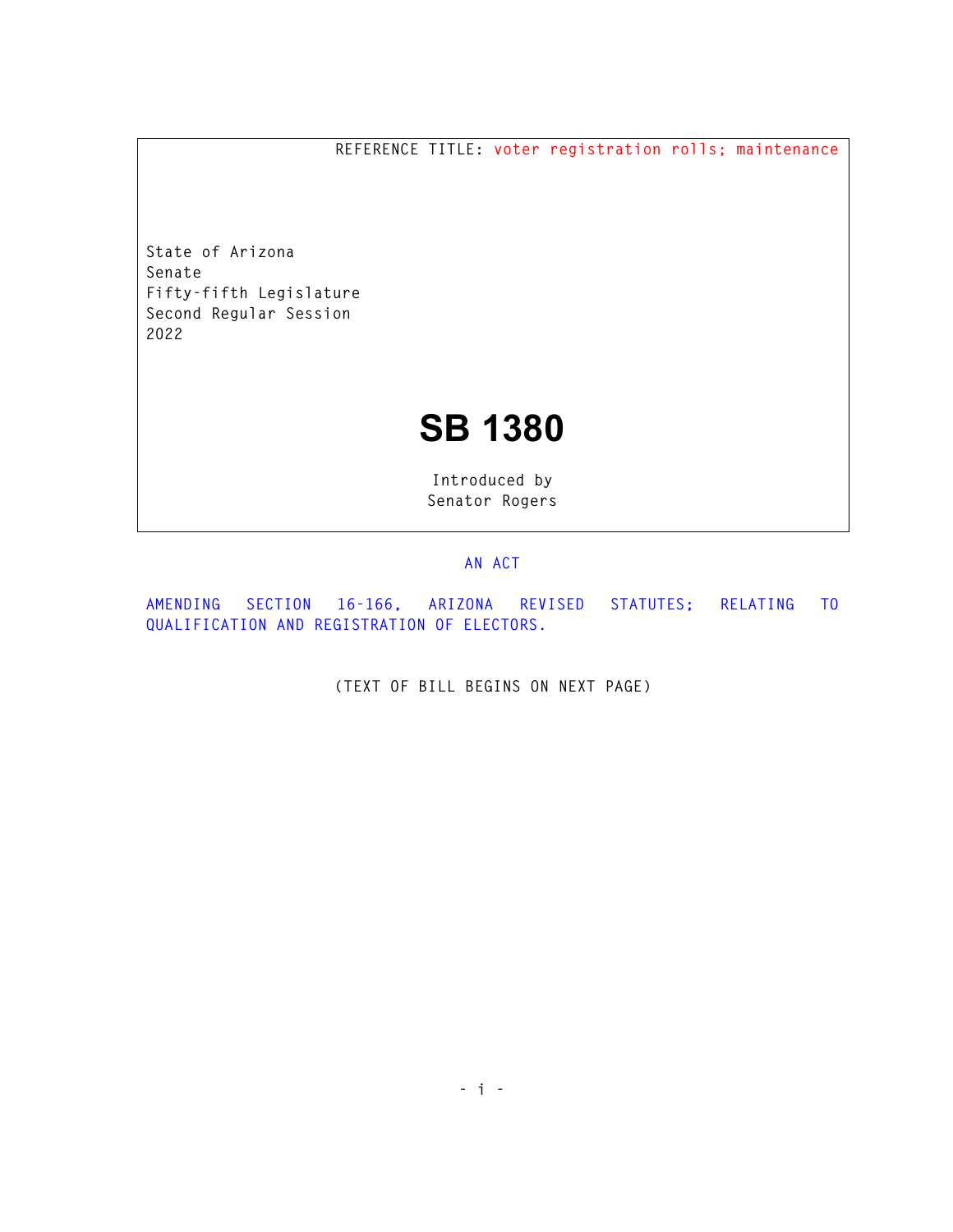**1 Be it enacted by the Legislature of the State of Arizona: 2 Section 1. Section 16-166, Arizona Revised Statutes, is amended to 3 read:** 

**4 16-166. Verification of registration**

**5 A. Except for the mailing of sample ballots, a county recorder who 6 mails an item to any elector shall send the mailing by nonforwardable 7 first class mail marked with the statement required by the postmaster to 8 receive an address correction notification. If the item is returned 9 undelivered, the county recorder shall send a follow-up notice to that 10 elector within three weeks of receipt of the returned notice. The county 11 recorder shall send the follow-up notice to the address that appears in 12 the general county register or to the forwarding address provided by the 13 United States postal service. The follow-up notice shall include an 14 appropriate internet address for revising voter registration information 15 or a registration form and the information prescribed by section 16-131, 16 subsection C and shall state that if the elector does not complete and 17 return a new registration form with current information to the county 18 recorder or make changes to the elector's voter registration information 19 that is maintained online within thirty-five days, the elector's 20 registration status shall be changed from active to inactive.** 

**21 B. If the elector provides the county recorder with a new 22 registration form or otherwise revises the elector's information, the 23 county recorder shall change the general register to reflect the changes 24 indicated on the new registration. If the elector indicates a new 25 residence address outside that county, the county recorder shall forward 26 the voter registration form or revised information to the county recorder 27 of the county in which the elector's address is located. If the elector 28 provides a new residence address that is located outside this state, the 29 county recorder shall cancel the elector's registration.** 

**30 C. The county recorder shall maintain on the inactive voter list 31 the names of electors who have been removed from the general register 32 pursuant to subsection A or E of this section for a period of four years 33 or through the date of the second general election for federal office 34 following the date of the notice from the county recorder that is sent 35 pursuant to subsection E of this section.** 

**36 D. On notice that a government agency has changed the name of any 37 street, route number, post office box number or other address designation, 38 the county recorder shall revise the registration records and shall send a 39 new verification of registration notice to the electors whose records were 40 changed.** 

**41 E. ON THE FIRST DAY OF EACH MONTH, the county recorder on or before 42 May 1 of each year preceding a state primary and general election or more 43 frequently as the recorder deems necessary may SHALL use the change of 44 address information supplied by the postal service through its licensees 45 to identify registrants whose addresses may have changed. If it appears**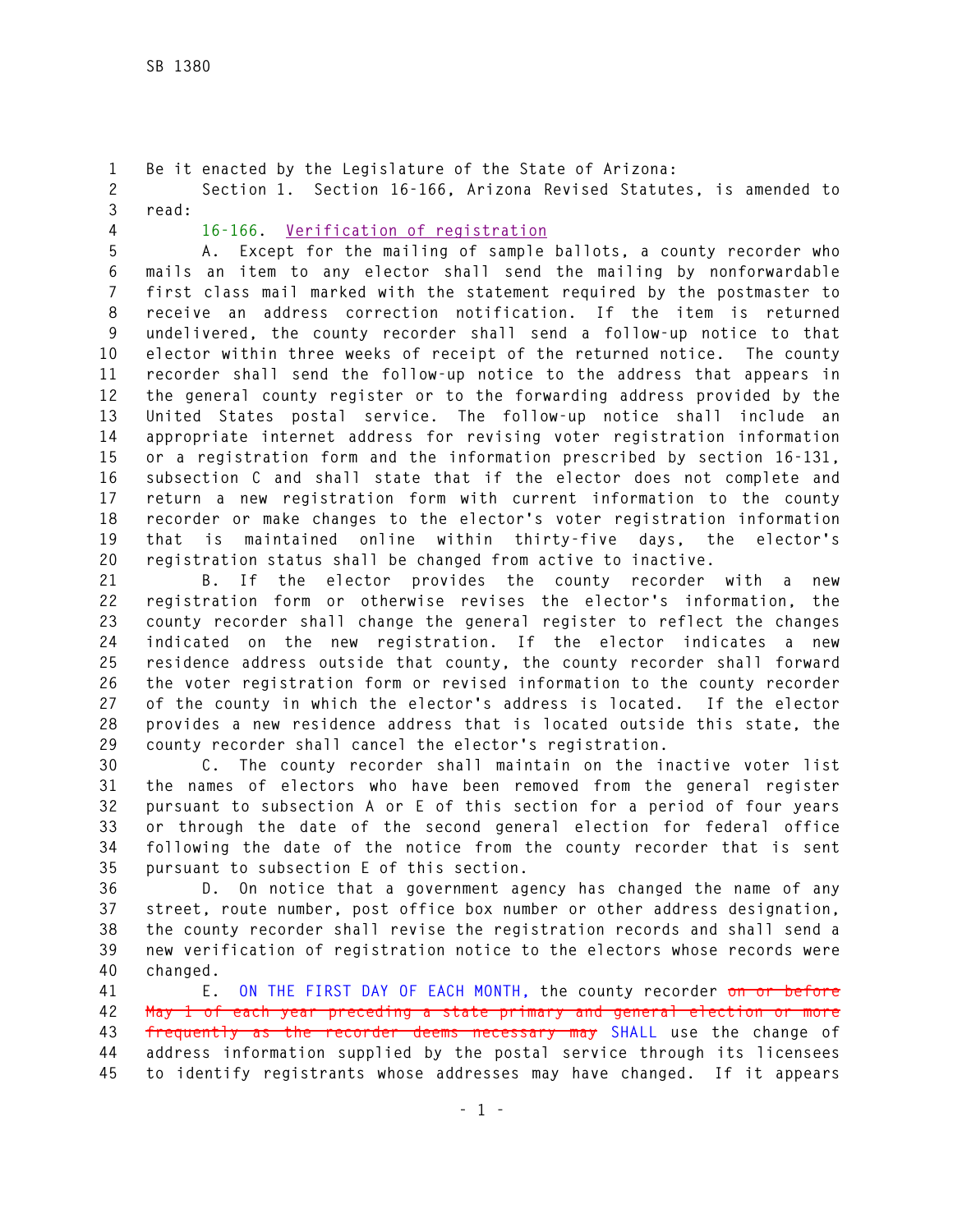**1 from information provided by the postal service that a registrant has 2 moved to a different residence address in the same county, the county 3 recorder shall change the registration records to reflect the new address 4 and shall send the registrant a notice of the change by forwardable mail 5 and a postage prepaid preaddressed return form or an appropriate internet 6 address for revising voter registration information by which the 7 registrant may verify or correct the registration information. If the 8 registrant fails to revise the information or return the form postmarked 9 not later than thirty-five days after the mailing of the notice, the 10 elector's registration status shall be changed from active to inactive. 11 If the notice sent by the recorder is not returned, the registrant may 12 SHALL be required to provide affirmation or confirmation of the 13 registrant's address in order to vote. If the registrant does not vote in 14 an election during the period after the date of the notice from the 15 recorder through the date of the second general election for federal 16 office following the date of that notice, the registrant's name shall be 17 removed from the list of inactive voters. If the registrant has changed 18 residence to a new county, the county recorder shall provide information 19 on how the registrant can continue to be eligible to vote.** 

**20 F. The county recorder shall reject any application for 21 registration that is not accompanied by satisfactory evidence of United 22 States citizenship. Satisfactory evidence of citizenship shall include 23 any of the following:** 

**24 1. The number of the applicant's driver license or nonoperating 25 identification license issued after October 1, 1996 by the department of 26 transportation or the equivalent governmental agency of another state 27 within the United States if the agency indicates on the applicant's driver 28 license or nonoperating identification license that the person has 29 provided satisfactory proof of United States citizenship.** 

**30 2. A legible photocopy of the applicant's birth certificate that 31 verifies citizenship to the satisfaction of the county recorder.** 

**32 3. A legible photocopy of pertinent pages of the applicant's United 33 States passport identifying the applicant and the applicant's passport 34 number or presentation to the county recorder of the applicant's United 35 States passport.** 

**36 4. A presentation to the county recorder of the applicant's United 37 States naturalization documents or the number of the certificate of 38 naturalization. If only the number of the certificate of naturalization 39 is provided, the applicant shall not be included in the registration rolls 40 until the number of the certificate of naturalization is verified with the 41 United States immigration and naturalization service by the county 42 recorder.** 

**43 5. Other documents or methods of proof that are established 44 pursuant to the immigration reform and control act of 1986.**